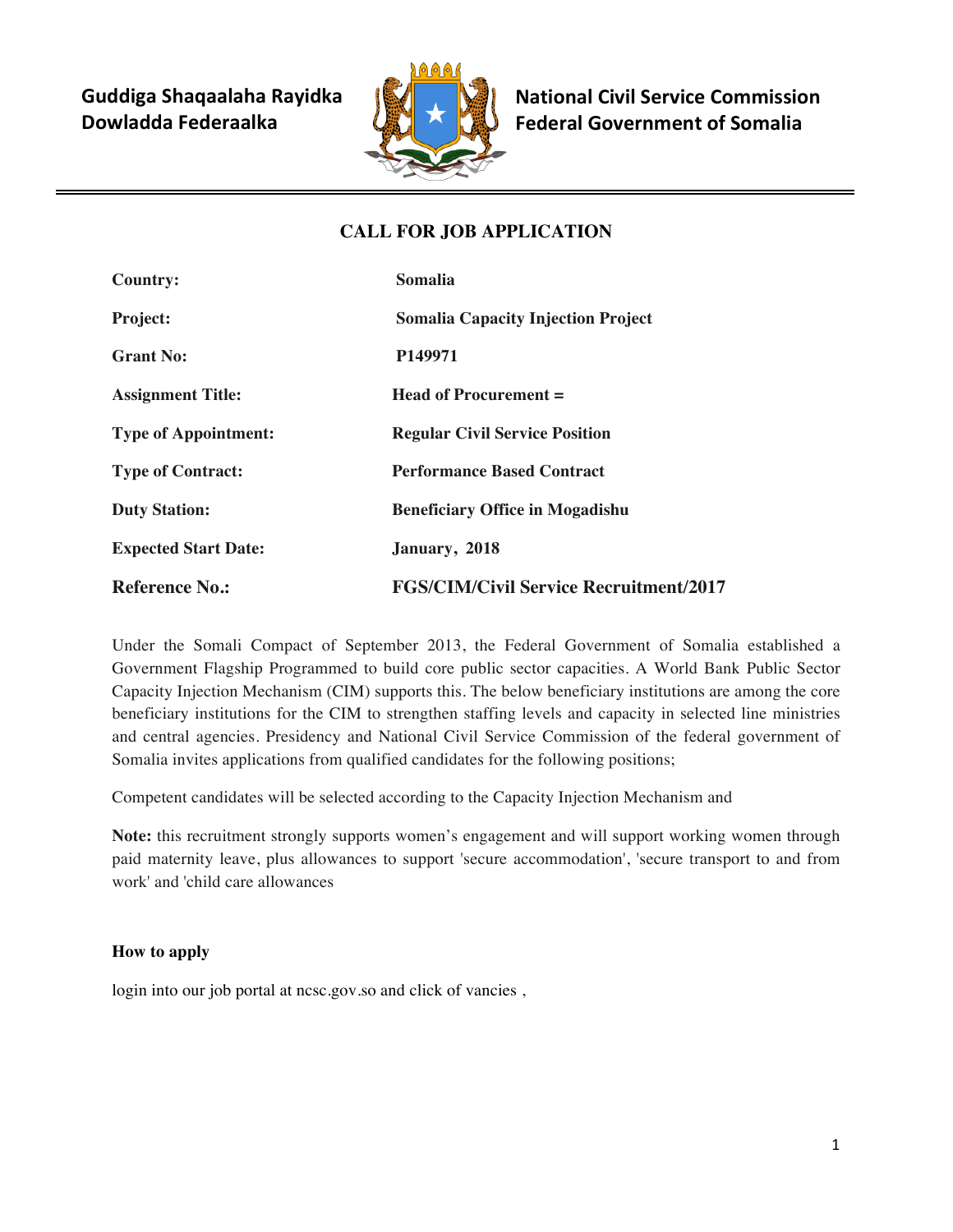# **Terms of Reference (ToR)**

| <b>Job Title:</b>           | Head of Procurement Unit                        |
|-----------------------------|-------------------------------------------------|
| Directorate/Department:     | Procurement Unit/Directorate                    |
| <b>Grade:</b>               | Stream A Level 3 Step 1                         |
| <b>Assignment Location:</b> | office of the National Civil Service Commission |
| <b>Reports to:</b>          | Director General (DG)                           |
| <b>Supervises:</b>          | Procurement Officers and Procurement Assistant. |

#### **Purpose of the Job:**

The Capacity Injection Mechanism (CIM) is an FGS initiative to provide urgently needed skills, knowledge and expertise to recipient Ministries, Departments and Agencies (MDAs) in the Somali Civil Service. The Federal Government of Somalia is looking to recruit the Head of HRM for MDAs as part of a major civil service reform initiative to rebuild the Somalia civil service with competent and qualified senior and middle level management staff.

The aim of this position is to maintain and enhance the capcity of Entities by planning and forecasting, implementing, and evaluating procurement function to deliver the mandate of MDAs in support of Government's development policies and programmes. The Public Procurement, Concessions and Disposal of Assets Act (2015) establishes the procurement unit in Ministries, Districts and Agencies (Entities). Every Procuring Entity shall establish a Procurement Unit. The Accountable Officer shall determine the composition of the Procurement Unit, which shall be staffed with at least one (1) person trained and knowledgeable in procurement. The Procurement Unit shall operate under the supervision of the Procurement Committee.

The Head of Procurement Unit is responsible for (i) advising senior management of the Entity on all procurement, diposal and contract management procedures (b) implementation and performance of the procurement and disposal functions to support project activities c)managing the procurement related activities in the award of concessions. The Head of the Procurement Unit of the specific Concession Entity shall serve on ad hoc basis as the non-member secretary to the Inter-Ministrial Concessions Committee for the purposes of a specific Concession Entity work. d)for implementation of procurement activities and supported by procurement officers ad procurement assistants in the procurement unit.The Head of Procurement Unit shall responsible to manage and provide necessary guidance to the Procurement Unit in its function which includes the following:

#### **Key Tasks/Duties:**

#### Procurement Function

- Plans, organizes and co-ordinates the procurement of supplies, materials, equipment and services for the ministry
- Develops, implements and monitors a procurement plan for the Ministry
- Advise on the appropriateprocurement methods to be used for procurement of goods and consultancy services under the project;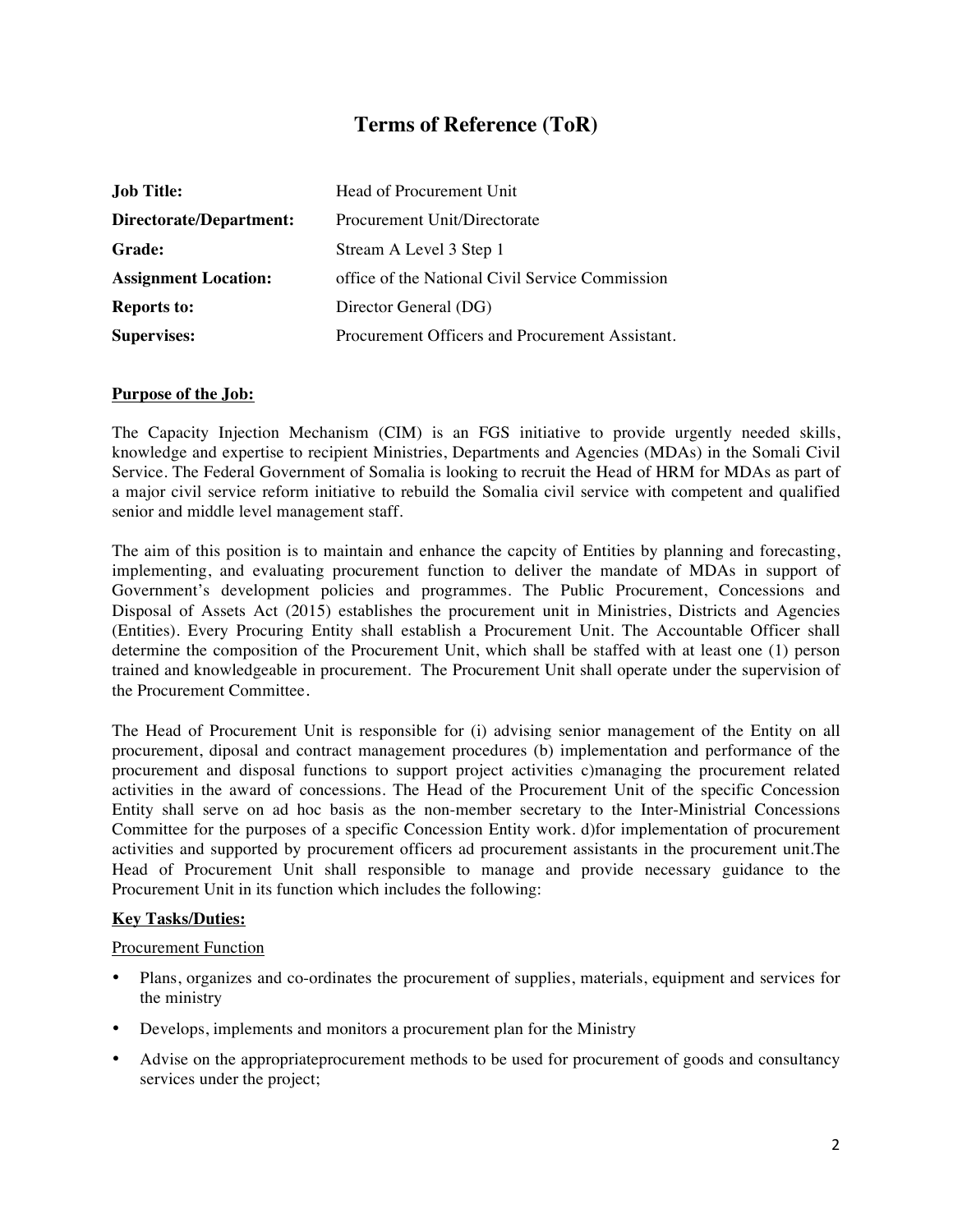- Manages the procurement process and ensures all procurement activities comply with applicable laws, regulations, policies and procedures of the ministry of Finance, the Ministry and the National Procurement Authority.
- Manages operational procurement activities processing including: drafting procurement plans, Bidding Documents, adverts, Request for Quotations; procedures in issuing BDs, procedures in short listing suppliers for invitations for quotations, receipt of bids/quotations, opening of bids/quotations, evaluation of bids/quotations, preparation of evaluation reports and draft contract agreements…etc.
- Prepares Expressions of Interest, request for Proposals, Letters of Invitation, Request for Proposals and other tender documents.
- Participates and provides guidance to the evaluation process and the preparation of Bid/Proposal Evaluation Reports and Award Recommendationsfor procurements in compliance with national government laws, policies and regulations.
- Carries out pre-qualification exercises to establish and maintain a database of approved contractors.
- Establishes and implements a contractor performance management system to assess indicators such as capabilities and qualities
- Conducts bidders' meetings, provide clarification and prepares minutes on the bidding process as required
- Ensure that complete documentation is maintained on all procurement cases and coordinate and respond to procurement queries, disputes, and complaints; inldung the development of procurement databse system. Establish a central procurement filing system, and ensure all related documents are included in the respective files.
- Participate and provide guidance during negotiations and contracting phase including supporting contract management teams and the necessary oversight and monitors contract progress and variations to take action to remedy slippages
- Monitors and reviews the execution of contracts to ensure compliance with stipulated terms and makes recommendations to ensure probity and proper performance by both parties
- Handles claims and disputes, claims against warranties and works towards the resolution of conflicts and problems arising out of cases of poor performance for non-compliance with contractual obligations within the terms and conditions of contracts
- Responsible for contract closure, including identifying best practices and lessons learned and performing contractor assessment from a contract management perspective
- Sets up procedures for timely request for funding and disbursement for authorized expenditure
- Forecasts procurement needs of the Programme by conferring with management and staff to ascertain their requirements
- Maintains a record of all supplies, equipment and services procured and disposed
- Plans and organizes the logistics associated with prompt delivery of supplies, materials, equipment and services to meet the need of the Programme
- Maintains inventory control and recommends procurement strategies
- Uses technical and financial information to inform on budget preparation, procurement strategies, priorities and timing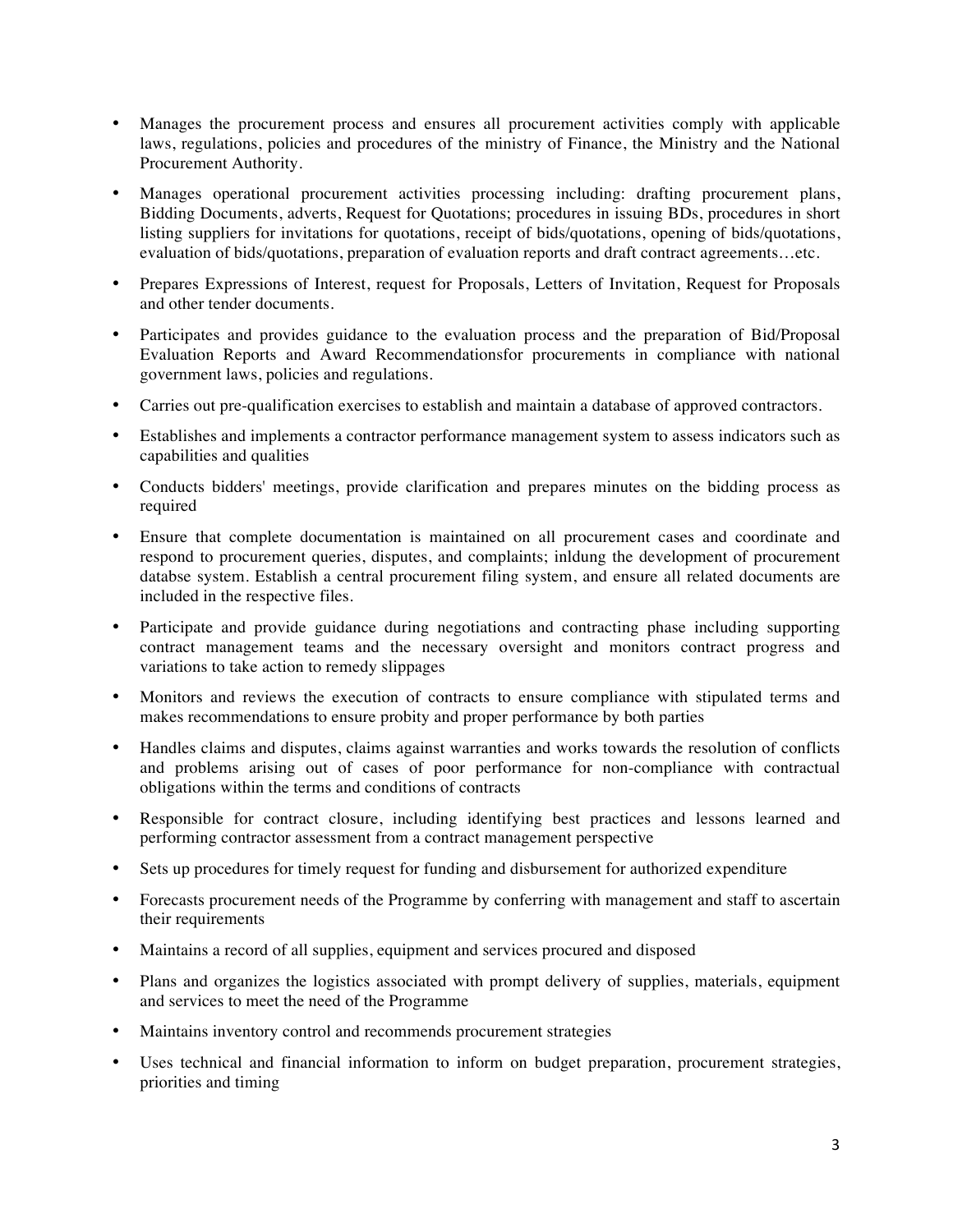- Prepares reports and other documents as required on procurement matters and Undertakes a full risk analysis including mitigation measures for all contracts
- Performs any other related duties assigned by your supervisor/line manager

#### Disposal of Assets Function

- Manage the bidding/auction procedures for the disposal of unserviceable, obsolete, or surplus supplies and equipment under the guidance of the Board of survey and other concerned authority/committee.
- Manage the processes for the transfer to government departments or other public entities with or without financial adjustment where an asset may be usefully utilized by another procuring entity; the disposal of the asset shall be by formal transfer.
- Manage destruction, dumping, burying or such other form of disposal.

#### Concessions Management Function

- Prepare the Concession Procurement Plan
- Plan and administer concession up to but excluding evaluation and award of concession contracts
- Prepare concession bid documents in collaboration with technical experts
- Receive and safeguard bids received
- Conduct bid opening procedures in accordance with this Act
- Perform secretarial services for the Concession Entity
- Such other functions as may be conferred by the head of the entity in accordance with this Act

### **Deliverables:**

The Head of Procuremnet Unit shall manage and ensure deiverables from the Procuremnet Unit which includes following:

- Approved Annual Procurement Plan for the Entity.
- Bidding documents customized by procurement method for categories of goods, works and servicesand a checkheck list for simplified procurement procedures on shopping, local competitive bidding procedures, selection of IC, selection of firms and procedures on negotiating contracts (SSS  $&$  DC);
- Evaluation reports prepared and submitted for procurement transactions;
- Contract documents prepared and signed;
- Contract Managment Plans and Reports produced;
- Training plan for possible identified capacity building initiatives and the associated interventions as required and procurement training report including list of training modules and participants;
- Check list on Procurement Appeal Management /Complaint Reviews;
- Procurement Data/Records Management System installed (electronic and manual systems);
- Quarterly Progress Reports;
- Staff attendance report
- Operational budget of the procurement unit